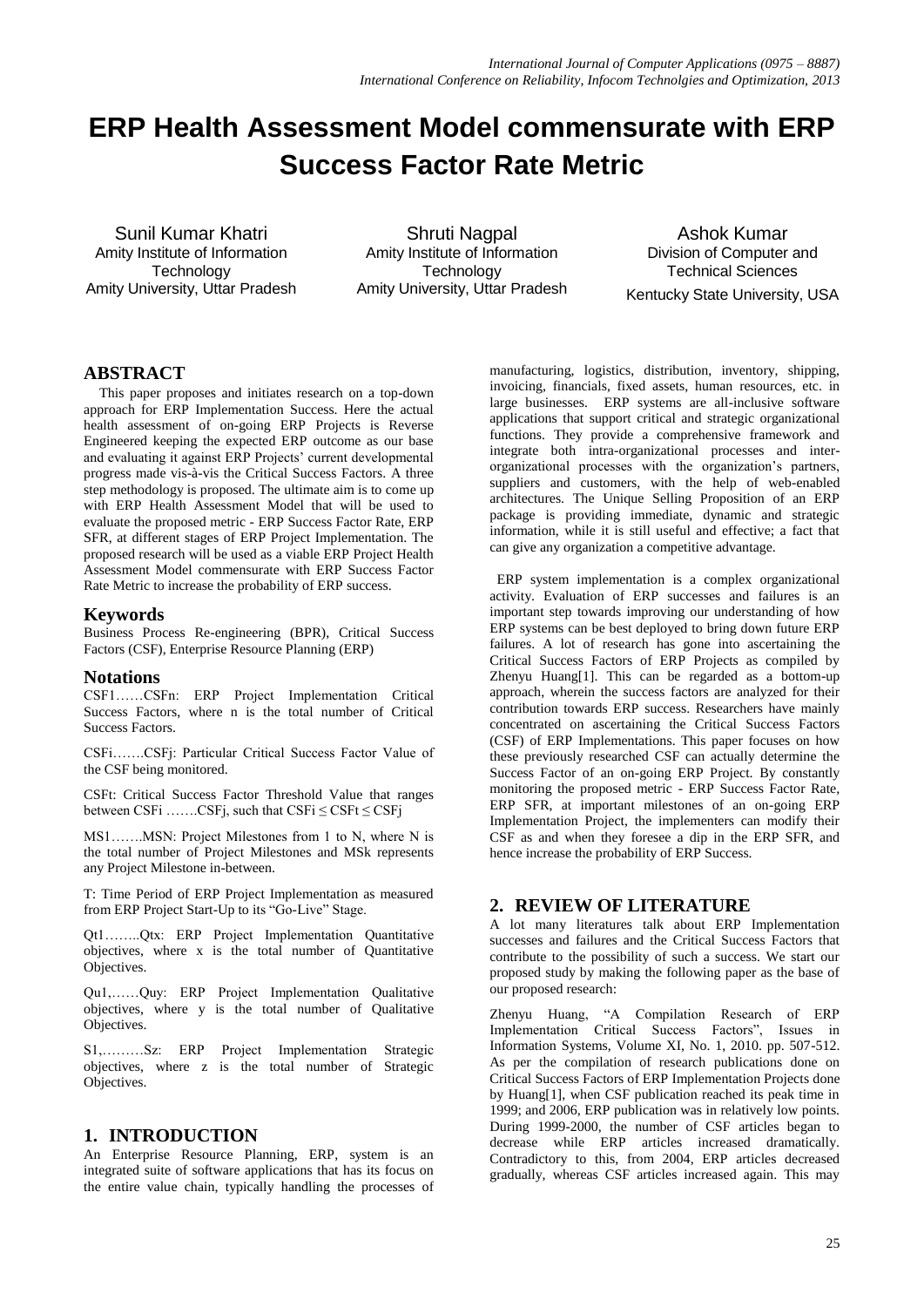reveal the fact of increased attention on ERP implementation Critical Success Factor by academic world.

Second, the top 10 CSFs for 10 year period are: Top Manager Commitment; Teamwork and Composition; Education and Training; Project Management; Definition of Scope and Goals; Business Process Redesign; Change Management Program and Culture; Champion; Open and Honest Communication; and Choose the Right Vendor Right Package. However, Huang[1] also found that Open and Honest Communication and End User Involvement, plays a vital role in ERP implementation.

Third, that researchers paid more attention to human factor than technical factors in ERP implementation. More articles after 2003 put end-user's training or involvement as a CSF instead of technical skills or IT infrastructure. With the development of ERP software, it becomes more mature and needs less attention on technical parts. The success of ERP system implementation draws more on human and business issue than technical issue. Also, the communication among managers, end-users, ERP vendors and project team members becomes more important than before.

After a review of ERP critical success factor literatures, it reveals that many CSF articles are presented based on a review of already published CSF by other authors or limited case studies. As a result, the limitation of the article by Huang[1] is the occurrence of duplication in the frequency analysis of the success factors. Also because previous researchers normally focused only on a specific aspect of ERP implementation or a case study, there is little research that encompasses all significant CSF considerations. This also leads to the limited sample size of literature on ERP CSF topics.

T. R. Bhatti[8] conducted a survey of 53 organizations in Australia and based on the results defined new constructs associated with the ERP implementation and developed new multi-item measurement scales for measuring these constructs. He proposed that future ERP implementation empirical research could link these constructs in causal models in an ERP that will benefit significantly from the existence of relevant construct definitions and good measurement scales.

Bradley[5] examined Critical Success Factors for implementing Enterprise Resource Planning systems using the framework of classical management theory. The relationship between Ten critical success factors selected in ERP systems implementation that were proposed in past literature were selected and then corresponding project success was examined. Project success is defined as organizational impact and on time and on/under budget project completion. He concluded that considering the financial cost and risk associated with these projects; a better understanding of Critical Success Factors will enable practitioners and academics to improve the chance of success in the implementation projects. With this thought process in mind, we would like to come up with a definitive ERP Health Assessment Model.

Nah et al [9] categorized the various ERP Critical Success factors and these can be further explored to assuage the understanding of ERP stakeholders throughout the different phases of the ERP Projects.

Finney and Corbett [6] implied in their research that there is a need to focus future research efforts on the study of CSFs as they apply to the perspectives of key stakeholders and to

ensure that this stakeholder approach is also comprehensive in its coverage of CSFs. We also reiterate the same thought process and would like to have an all-inclusive approach that takes care of all ERP stakeholders.

The all-important research question asked by Lind and Culler[11] : "Does a focus on each Critical Success Factor lead to higher information technology project performance?" can be further extrapolated to cover ERP Projects.

Chen et al [10] looked at the ERP Implementation Failures from the Project Management Perspective. Their Research explored and identified critical elements of project management that contributed to the success of the ERP implementation. They provided a roadmap to follow in order to avoid making critical, but often underestimated, project management mistakes.

In addition to the above prelude, a major thrust to undertake this research has been provided by Neemuchwala[4]' s White Paper "Evolving IT from "Running the Business" to "Changing the Business"", which identifies the business benefit of excellence in the delivery of software and services: moving IT from running the business to changing the business; from spending money on information to making money on information. By understanding customers' operations and business problems, analyzing options, and then applying a solid predictive model, unique analytical and knowledge-management tools, and unusually canny business insight, puts firmly into customers' hands the means to evolve its IT operations from merely running the business to transforming and changing the business to drive maximum business value. Keeping this principle in our mind, we endeavour to build the ERP Health Assessment Model, in order to give all the ERP stakeholders the key to ERP projects' success.

Velcu[3] studied the "Impact of the Quality of ERP Implementations on Business Value". They investigated if the quality of ERP implementations is correlated with how the business performance of the company develops after implementation. In order to reach this objective, they performed a comparative analysis of the change in financial performance after implementation between 17 less successful ERP adopters and 32 successful ERP adopters. It was expected that the successful ERP adopters would have a higher financial performance than the less successful ERP adopters because the less successful adoption would hinder the efficiency of assets utilization and business processes. The findings revealed no significant difference in the financial performance change after implementation between the two groups of ERP adopters in terms of ROA and ROI. However, the further decomposition of ROA and ROI indicated that the successful ERP adopters do have significantly better efficiency benefits than the less successful ERP adopters, in terms of Assets Turn-over and Capital Turnover, in the first two years after implementation. This result further motivates us to find a way in which the ERP Project Health can be monitored from the very beginning till the end, so as to achieve more successful ERP implementations and hence achieve a greater Business Value.

Sun et al [7]'s study connected the schedule, cost, and achievement of ERP Implementation with CSF priorities that can be utilized in a manner which can drastically improve successful ERP implementations in accordance with the user satisfaction. This study can form our base in deciding how the CSFs need to be prioritized and monitored to achieve the best possible ERP implementation.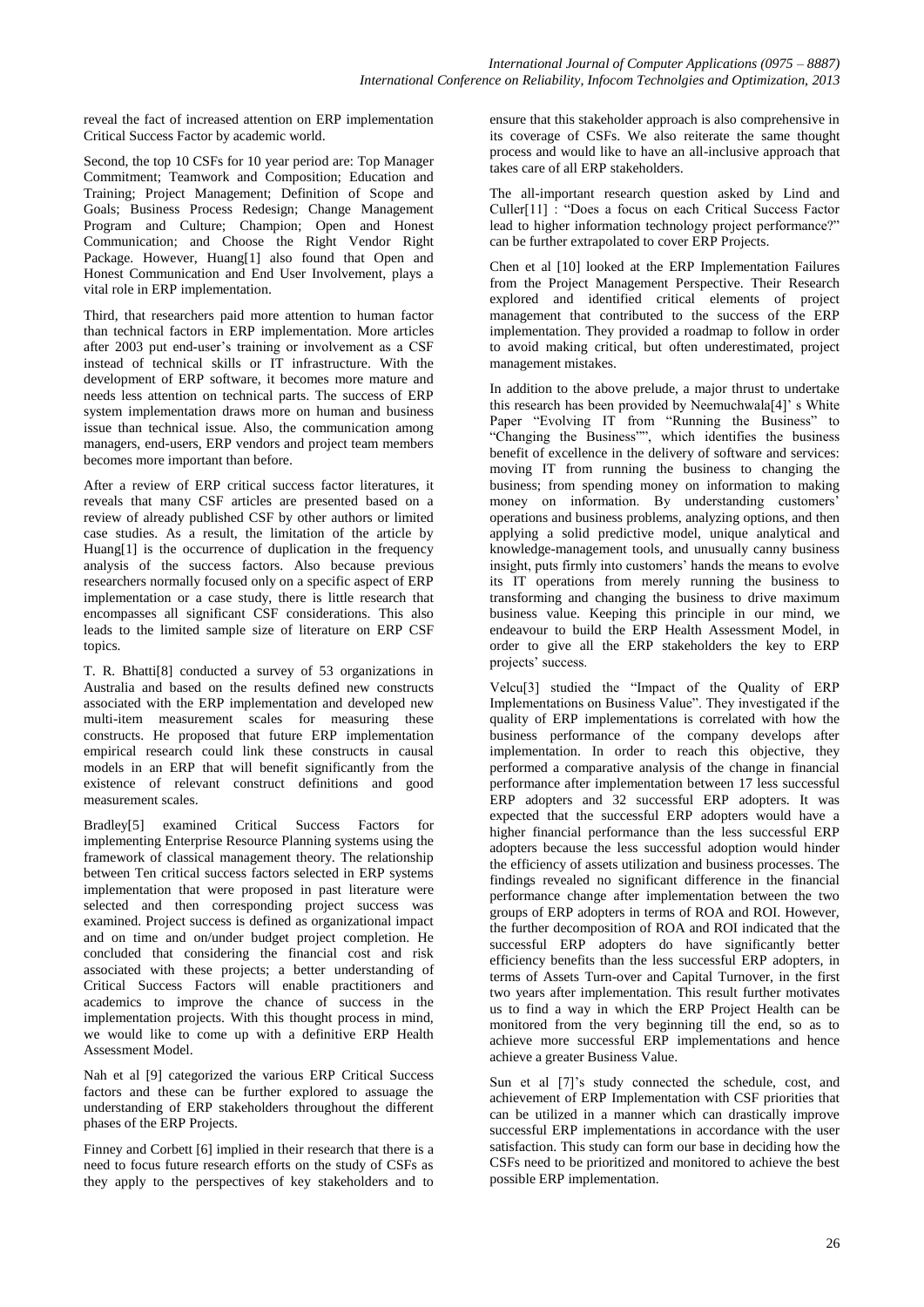Lind and Culler[11] delved into an important research question: Does a focus on each Critical Success Factor lead to higher information technology project performance? The research question was addressed with the critical success factors and information technology project performance. The correlations for both project performance and project success were significant. Factors significant in predicting project success using a scaled measure were size of project and the critical success factors of project mission, availability of technology, and client acceptance. Factors predicting the dichotomous measure of project success were the critical success factors of client acceptance, communications, and troubleshooting. Also the performance score was higher for smaller sized projects. Taking a cue from this Research work, similar Research work can be carried out albeit with few modifications as illustrated in the next section, as ERP Projects though are Information Technology projects, but differ considerably in their Implementation methodologies.

### **3. PROPOSED MODEL**

Over the years, ERP has proved itself as a practical answer to linking all Enterprise-wide operations. Despite robust ERP software packages available in the market with heavy investments in their respective R&D budgets, many ERP implementations fail, thus burning a big hole in corporate budgets. Past and current research delves into Critical Success Factors but fails to link these factors to ERP Implementation Success. The ultimate aim is to reduce the ERP Project failure rate by developing an ERP Health Assessment Model that could be used to determine the proposed metric - ERP Success Factor Rate, ERP SFR, at different stages of ERP Project Implementation. This would help the ERP Project implementers to monitor ERP SFR at various stages of ERP Implementation and make changes during ERP Implementation Stage itself to increase the ERP SFR.

The aim of the research is to arrive at the proposed metric - ERP Success Factor Rate, ERP SFR. The three-step methodology adopted is as enumerated below:

- 1. Determine CSF that are important for the current ERP Implementation.
- 2. Determine the ultimate Quantitative, Qualitative and Strategic objectives of ERP Implementation.
- 3. Determine the current scale of CSF (of all the CSF shortlisted as in point 1.) for the objectives enumerated in point 2.) at the current ERP Implementation milestone.



#### **Fig. 1 Proposed ERP Health Assessment Model**

The methodology proposed is a top-down approach wherein the final goals of ERP Implementation with respect to Quantitative, Qualitative and Strategic objectives are kept in sight throughout the entire process of evaluation, as depicted in Fig.1, with respect to the Critical Success Factors that are most relevant for a particular ERP Implementation. P. Soffer et. al. [2] proposed a comprehensive approach towards ERP Modeling in which Reverse Engineering was applied, but this model does not provide a link between the Critical Success Factors and the ERP Implementation objectives.

In order to initiate research, as depicted in the Fig.1, as part of the three-step methodology, firstly, in an on-going ERP implementation, the Critical Success Factors, CSF1, CSF2,………., CSFn, need to be short-listed that are likely to impact the ERP Success if not paid enough attention. Zhenyu Huang[1] has identified 37 different CSF through his comprehensive research spanning related articles over a period of 10 years and has also short-listed the top ten Critical Success Factors. There is an indication of a shift in the CSF from Technical Skills towards Education and Training for clients. ERP systems vary in the domains or verticals in which they are implemented, viz., Manufacturing, Academic, Pharmaceutical, Hospitality, etc. It is often observed that CSF that are considered critical in one domain may fall down in the criticality ladder in some other domain. A thorough study and impact analysis of all CSF on final ERP Implementation should be undertaken and then this paper recommends that at least ten CSF should be short-listed by the implementers for future study. Ten CSF for a particular ERP implementation is recommended in order to bring down further computational complexity. On the side, in order to make this study more exhaustive, a parallel study can be undertaken with the next ten short-listed CSF. CSF1, CSF2,………., CSFn represent the Critical Success Factors short-listed for a particular ongoing ERP Project implementation to be monitored across ERP Project Implementation milestones, MS1,  $MS2$ 

MSN, where N represents the number of milestones of the ERP Implementation Project, along the time period , T, which is the total time taken for the completion of the Project.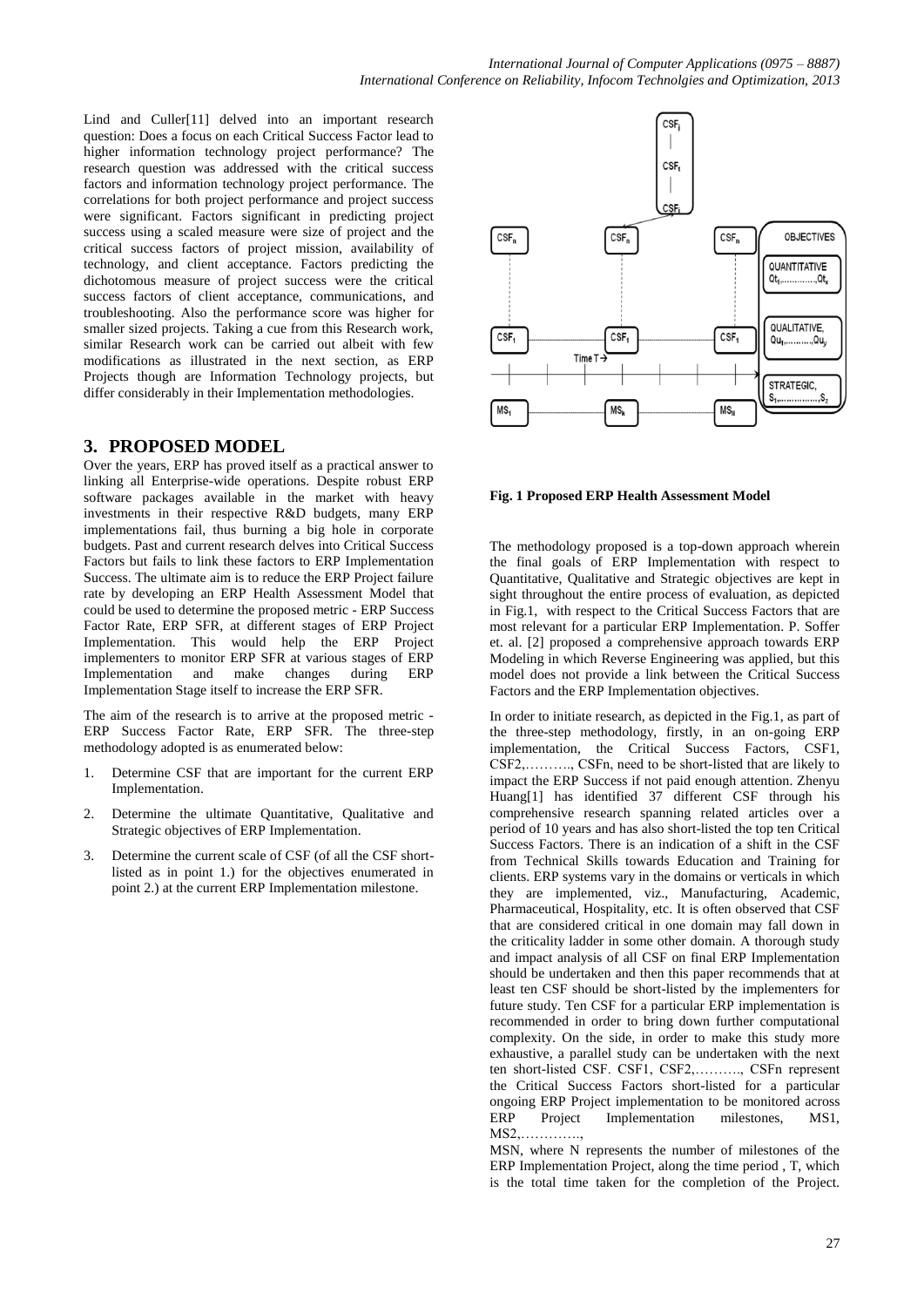Sometimes it is cumbersome to define the completion date of the project. We can assume that time period, T, is the time period between the Project Start-Up and the Project "Go-Live" dates.

Secondly, the final Quantitative, Qualitative and Strategic objectives of ERP Implementation need to be enumerated. As depicted in Fig. 1, let the Quantitative objectives be denoted by Qt1,………….,Qtx; Qualitative objectives be denoted by Qu1,……….,Quy; and Strategic objectives be denoted by S1,……………,Sz. These parameters reflect the final goal of ERP implementation, in order to measure the progress towards all intended benefits of the ERP system. By taking the terms Quantitative, Qualitative and Strategic, this paper intends to focus on three-fold benefit of an ERP system that encompass the entire gamut of why ERP System is being designed in the first place. This paper now elaborates on the understandability of Quantitative, Qualitative and Strategic objectives of ERP Implementation.

As the term goes, Quantitative objectives are those that are quantifiable and measurable. They are the stated objectives at the start of ERP Implementation for which the ERP Project was undertaken by the organization. They reflect the lacunae in the current system that is wished to be filled by the proposed new system. Examples can be shortened life cycles, quicker response times, increased visibility, etc. This paper recommends that broad objectives are more preferred to be enumerated for the purpose of proposed ERP Health Assessment rather than narrow or detailed objectives.

Qualitative objectives of ERP implementation though not outright measurable have far greater impact and are major differentiators between ERP Project successes and failures. These parameters can be any factors that disturb the zerotolerance acceptance level of final ERP Implementation. Delivering on promises with industry optimized Best Practices incorporated with no deviations is the highest quality expectation from any successful ERP Implementation. Keeping this as our final target and measuring the proposed ERP Success Factor Rate, vis-à-vis the CSF, can effectively foretell the relative success expected from an on-going ERP Implementation.

Implementation of ERP in an organization rather than having stand-alone custom applications performing their respective departmental tasks is a strategic decision taken by the toplevel executives that involves heavy investments and impacts each and every aspect of the organization. Hence, it is apparent that when the proposed metric - ERP Success Factor Rate, ERP SFR, is being deduced, it is compared with the long-term strategic objectives of ERP Implementation. It is well-understood that Business Process Reengineering, BPR, is a necessary pre-cursor for ERP Implementation. As per this paper's understanding, BPR is not only a necessary precursor; it is an inevitable part of ERP implementation, even if it is not initially included in the ERP Implementation Project Plan. This is because if the new ERP system brings about any change in the Business Process, however small that maybe, it is in effect reengineering the Business Processes. This change, however insignificant it may seem, has a long-term implication on the organization. These intended process changes that will bring about strategic business transformations and contribute towards the Strategic objectives of ERP Implementations should be clearly segregated from business transformations to be done only for routine purposes. These subtle changes are those that bring out the difference in the organization from just "Running the Business" to actually "Transforming the Business" [4] to the

next level. These strategic business transformations will be indicators towards a more viable metric - ERP Success Factor Rate, ERP SFR.

Once all the above parameters have been collated, a statistical analysis would be pursued for further inference at different milestones of the ERP Implementation Project. The values of CSF, pertaining to a particular ERP Implementation would be flexible. This would be compared with threshold level of each CSF, say, CSFt as depicted in Fig 1. Each CSF, viz., CSF1, CSF2,……….,CSFn, will have their own unique predetermined threshold values. ERP SFR may be deduced as the summation of CSFt. If any CSF falls below its' threshold value, it would result in dipping of ERP Success Factor Rate, ERP SFR, thus giving an indication that the particular CSF is not at satisfactory level and necessary inputs are required to bring the particular CSF equal to or above its' threshold value. On the contrary, if ERP SFR is satisfactory then no such external inputs would be required. The end-term Quantitative, Qualitative and Strategic Objectives of ERP implementation would ideally remain constant for each milestone of ERP Project Implementation. This paper restricts itself on outlining the strategy for outlining a proposed ERP Health Assessment Model commensurate with ERP Success Factor Rate, ERP SFR, as illustrated above.

# **4. CONCLUSION**

This paper proposes a new ERP Health Assessment Model, in order to come up with a new proposed metric - ERP Success Factor Rate, ERP SFR. ERP SFR with respect to CSF will be computed based on the threshold values of the CSF in order to predict the Success Factor Rate of an on-going ERP Project Implementation. This metric will provide a one-point easy access view to current state analysis and probability of future ERP Implementation Success. The model is neither static in nature nor is it constant for all ERP Implementations. The Critical Success Factors are ERP Implementation and domain specific, which are not same for all implementations, and hence the proposed model is not static in nature. Since the ultimate aim of undertaking this research is of increasing the proposed metric - ERP SFR, this metric can be monitored not only at various project milestones but constantly during the entire ERP Implementation, the proposed model is also not constant, but dynamic in nature.

The next paper on the proposed research methodology will carry computational techniques with live examples and data collated to plot and determine the proposed metric – ERP Success Factor Rate, ERP SFR and the benefits that accrue from potential visibility of proposed metric - ERP SFR throughout during an on-going ERP Implementation. The constant visibility of proposed metric - ERP SFR, will help project managers to perform better risk management and change management. This will go a long way in making ERP Implementations more successful and cutting down on ERP Implementation failures.

# **5. ACKNOWLEDGMENTS**

Authors express their deep sense of gratitude to The Founder President of Amity Universe, Dr. Ashok K. Chauhan for his keen interest in promoting research in the Amity Universe and has always been an inspiration for achieving great heights.